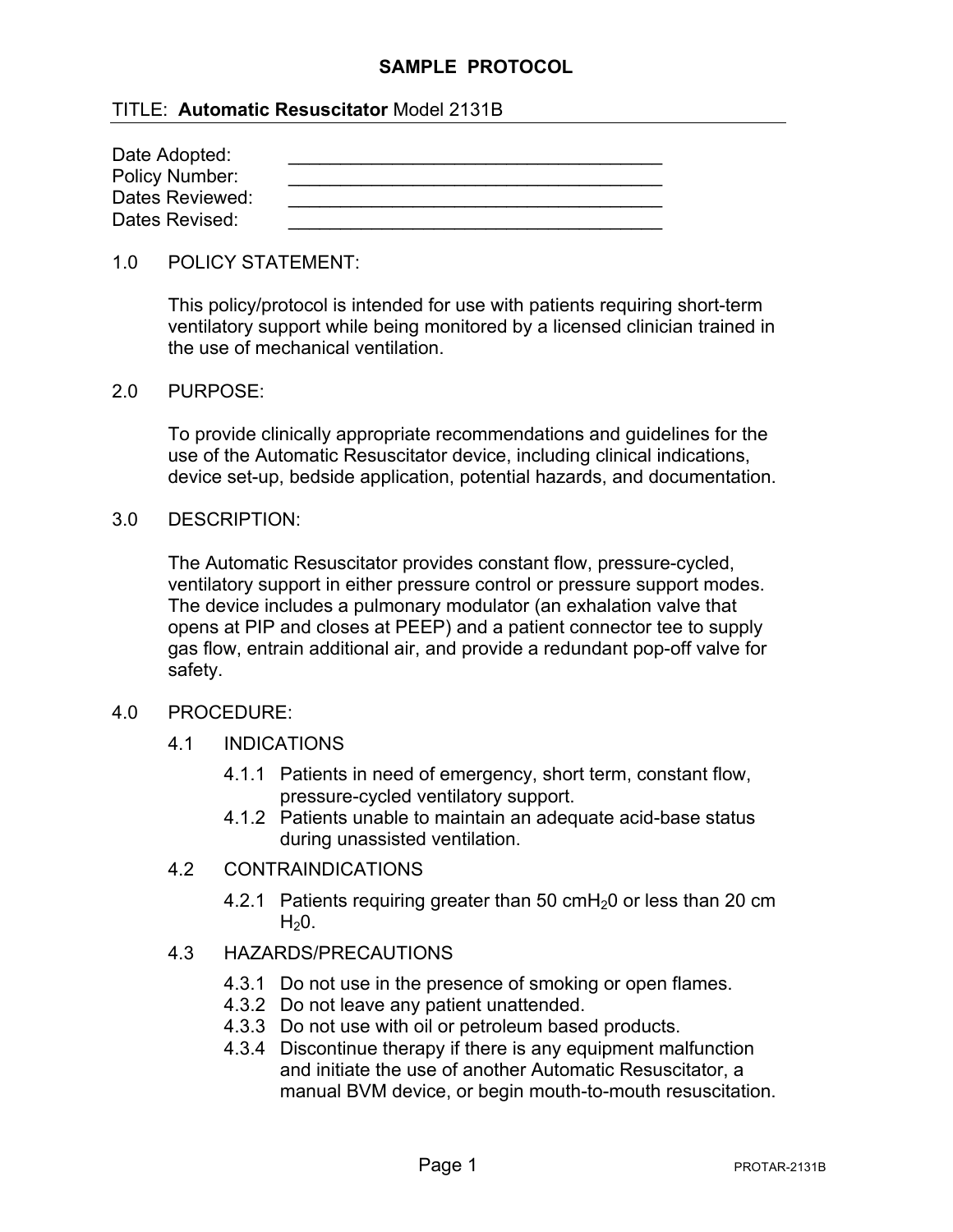# 4.4 SET-UP INSTRUCTIONS

- 4.4.1 Remove the Automatic Resuscitator from its package and connect oxygen tubing to flow source.
- 4.4.2 Select desired Tidal Volume, I-time, and Flow (See tidal volume table).
- 4.4.3 Set desired flow rate.
- Note: Perform a FUNCTIONAL CHECK by occluding the patient port with supply gas flowing and verify that the pressure DOES NOT EXCEED 54 cm-H<sub>2</sub>0.
- Note: Typical required gas supply pressure is 45 to 55 PSI. Supply pressures from 39 to 80 PSI may be used if the flow is adjusted to 40 L/min + 10%. The Automatic Resuscitator will deliver 40L/min against a patient pressure of 20 to 40 cm-H<sub>2</sub>0 when connected directly to a 50PSI gas source. Lower flows are obtainable with flowmeter adjustment. Use a minimum flowrate of 15-20L/min for best results.
- 4.4.4 Adjust Pressure dial to achieve desired peak pressure.
- Note: Indicated pressures are approximate and may vary depending on conditions and setting. Verify with a manometer.
- 4.4.5 For use with a mask, clear mouth and airway of visible foreign bodies and use accepted techniques to ensure correct position of airways. Hold mask firmly against face while keeping head positioned. For use with endotracheal tube, connect endotracheal tube directly to patient adapter.

Note: It is very important to be trained in the correct application of the face mask before any attempt is made to use the Automatic Resuscitator.

- 4.4.6 Indicated peak pressure is printed on the pressure dial. PEEP is typically 1/10th of PIP. Indicated pressures are approximate and depend on conditions and settings. Verify with a manometer by connecting a manometer between the modulator and the patient connector tee. I-time is counted off manually (1-1000, 2-1000, etc. ) or with a watch.
- 4.4.7 Adjust Rate dial to achieve desired respiratory rate. The Automatic Resuscitator may be set for spontaneous pressure support mode by adjusting rate dial clockwise until mandatory rate stops. To return to automatic cycling, rotate rate dial counterclockwise until desired rate is achieved.